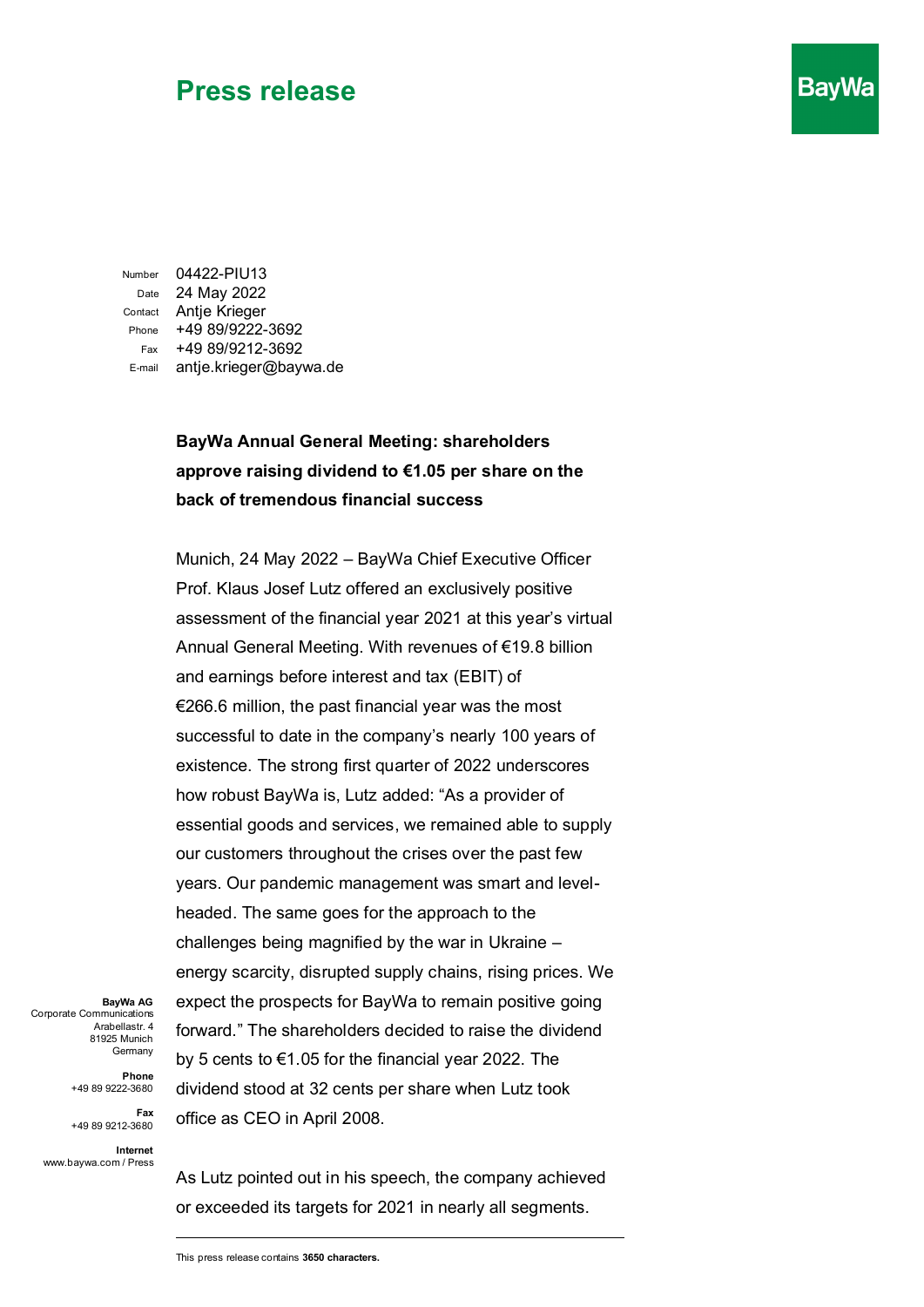Date 24 May 2022 Page 2

> The Group's performance was reflected in its share price. Having gained 16.6% year on year over the course of 2021, the BayWa share once again outperformed the German benchmark index DAX. The stock market year 2022 has also been very positive so far for BayWa shareholders. "Sustainability is one of the pillars of the forward-looking BayWa strategy," Lutz said. "However, a social market economy is a must for sustainability. Innovators have to be able to rely on the freedom of the social market economy to look ahead and keep their eyes on the future instead of just taking cautious baby steps."

**BayWa** 

Using examples from BayWa's operating segments, Lutz outlined the impact that sustainable innovations would have on rising to global challenges such as hunger, malnutrition, energy security and climate protection. Plantbased proteins, for instance, will be a trend for healthconscious consumers in industrialised nations and will join animal-based products as a significant component in the efforts to feed the world. Construction technologies such as industrial prefabrication are setting new standards to counter the shortage of skilled labour and promote efficient, sustainable and healthy building. The BayWa r.e. AG subgroup – which is active in the renewable energies business and was itself a start-up just 14 years ago – is today one of the world's leading players in the energy transition and is the largest contributor to the Group's consolidated earnings for the year. Lutz: "I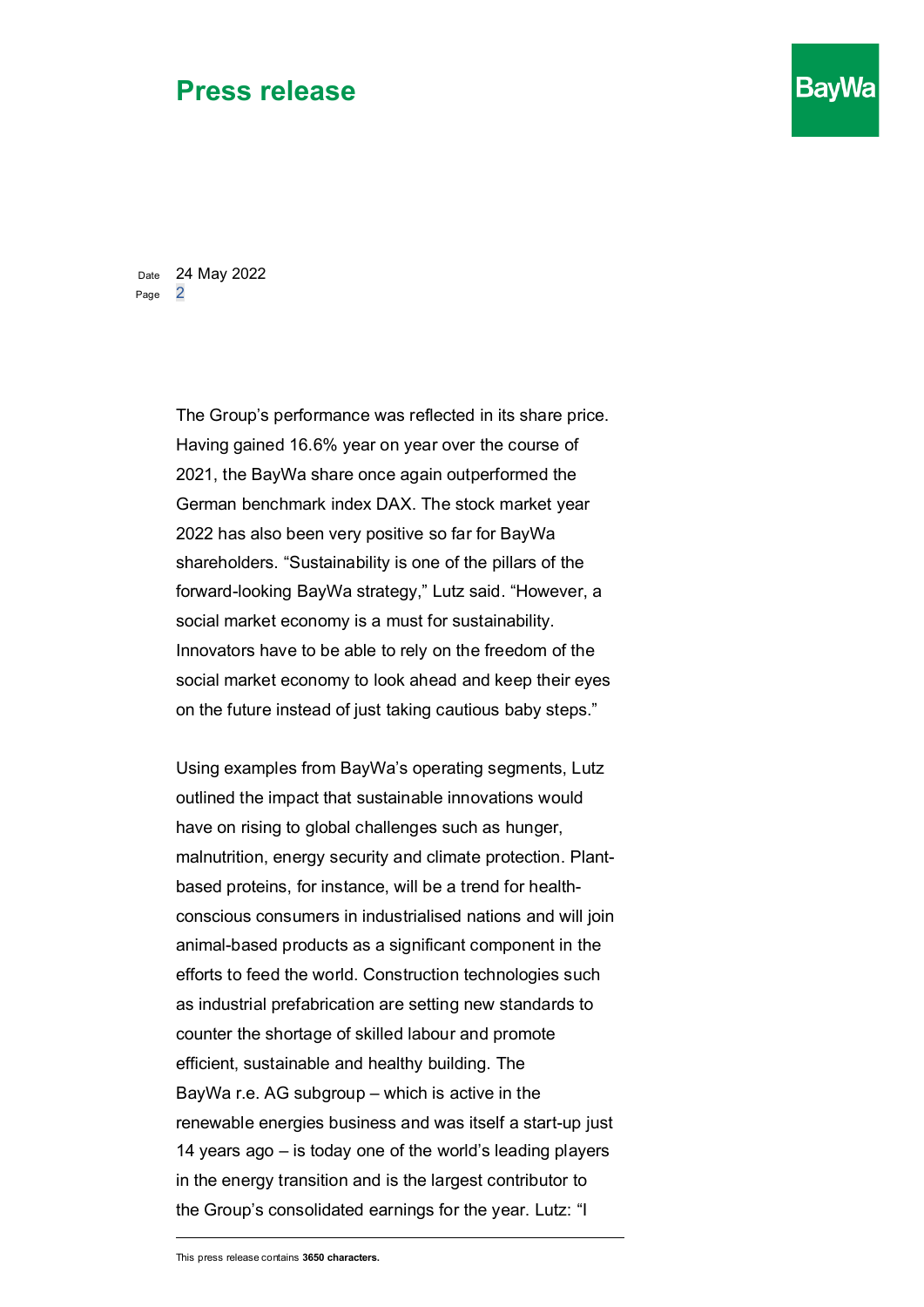Date 24 May 2022 Page 3

> am proud that we invested in future markets such as renewable energies and in international agricultural, fruit and vegetable trading at an early stage, thus setting the course for BayWa's future development. The record figures over the past few years confirm that our strategy was absolutely right. We will not rest on our laurels, but will instead continue working to further increase our income."

**BayWa** 

On 31 March 2023, Prof. Klaus Josef Lutz will hand over the reins as Chief Executive Officer to his designated successor, Marcus Pöllinger. Despite his decision, Lutz will continue to be of service to BayWa. In March, Wolfgang Altmüller, the Supervisory Board Chairman of BayWa anchor shareholder Bayerische Raiffeisen-Beteiligungs-AG (BRB), nominated Lutz as the future Chairman of BayWa AG's Supervisory Board. The new BayWa Supervisory Board will be elected at the 2023 Annual General Meeting. Manfred Nüssel, the current Chairman of BayWa's Supervisory Board, stated in 2018 that he would not stand for re-election.

Please note: We are on Twitter at [www.twitter.com/BayWaPresse.](http://www.twitter.com/BayWaPresse)

You can download print-ready press photos, footage material and video statements – without registration – from the BayWa Mediapool at [https://www.baywa.com/mediapool#/.](https://www.baywa.com/mediapool#/)